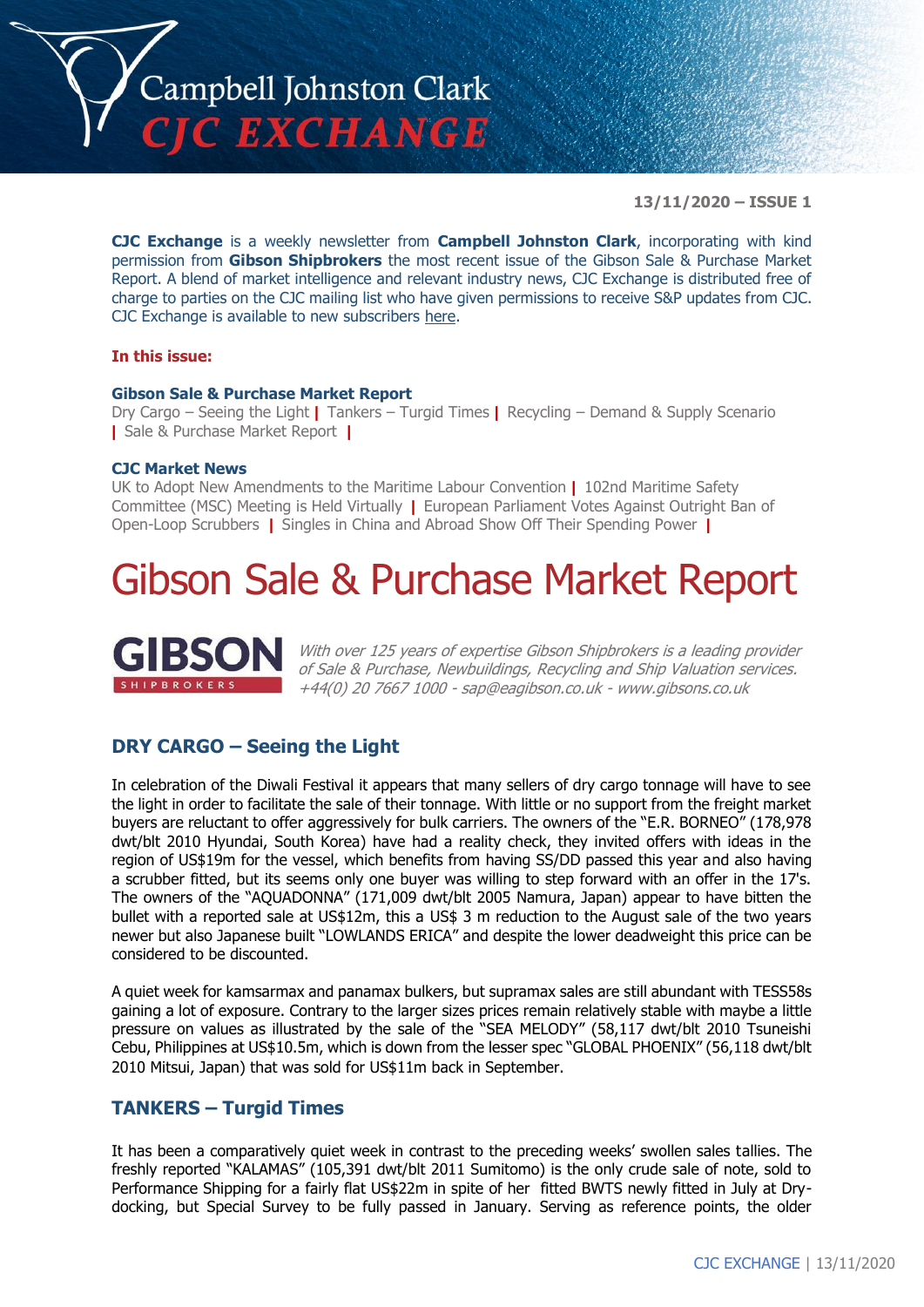

"BERGINA" (105,839 dwt/blt 2007 Tsuneishi) sold last week at US\$17.2m to Vietnamese, although is now suspected to have failed, and on the younger side the clean trading coated "CHAMPION PRINCESS" (105,258 dwt/blt Hyundai), sold a month ago at US\$26.5m, is seeing her twin brother "CHAMPION PRINCE" now in the market and set to put pricing to the test, as the Xihe Holding judicial sell-off also now enters a key week with a pair of SWS 2008 and 2009 built coated sister ships now inspecting.

With the world still consumed with Covid-19 turmoil and the crude markets still tormented it's easy to forget how in previous years there was constant Far Eastern fervour for VLCC fleet expansion by China VLCC, for example, wielding the threat of oversupply over the market. Now, as major developments are being made on the vaccine front and allowing mid-to-longer term market optimism to shine through, it's perhaps timely that Rongsheng Holding has teamed up with the Chinese state CSSC Shipping as joint venture entity Rongsheng Petrochemical with fresh ambitions to order some ten units shared out between the state-controlled shipbuilders, such as SWS, who seems to be the first nominated yard to build a pair of scrubber fitted united for US\$84m. Elsewhere in the newbuilding market there has been a handful of MR tanker orders contracted, notably with DaeSun stepping back into MR building with an order, rumoured to be from Sea Pioneer, for a potential quartet of ships at a sub-benchmark price of US\$33m.

#### **RECYCLING – Demand & Supply Scenario**

The US\$400 barrier was breached this week with the sale of the New Shipping controlled Aframax "NEW PAROS" which achieved region US\$408 per LWT basis delivery to Pakistan in a 'Gas Free for Hot works' condition. This is likely to spark the interest of other Tanker owners who are willing to clean up their old ladies and deliver them to the Sub-Cont. There is still not an overwhelming supply of tonnage, which is disappointing, but there is sufficient enough activity and negotiations taking place to keep prices and demand firm. In the market place there are also a few units being temporised whilst trading opportunities get investigated/ exhausted, which gives added interest from cash buyers to secure those units that are actively available, even if it does mean paying better than last done levels as witnessed again this week. The Bangladesh cartel is still going and continues to buy tonnage at improving levels, but local buyers are still not able to compete with Pakistan 'at any price' to secure vessels as they had been able to do in the past. Yards, however, are filling up in Pakistan which may yet dampen demand going forwards, which could allow Bangladesh a chance to cut in by offering a little more aggressively for tonnage. Meanwhile in India Diwali celebrations are now taking place which will see them take a back seat on general activity, but upon their return we may see an injection of life into the Alang market with improved levels on offer.

#### **Gibson Sale & Purchase Market Report**

| <b>Vessel Name</b>                       | <b>DWT</b> | <b>Built</b>   | Yard                           | <b>Buyers</b>               | <b>Price</b><br>(\$/m) | <b>Notes</b>                                   |
|------------------------------------------|------------|----------------|--------------------------------|-----------------------------|------------------------|------------------------------------------------|
|                                          |            | <b>BULKERS</b> |                                |                             |                        |                                                |
| OLYMPIC HOPE + OLYMPIC<br><b>HARMONY</b> | 182,640    | both 2016      | <b>JMU Ariake</b><br>(JPN)     | <b>JP Morgan</b>            | high 30s               | BWTS + Scrubber<br>fitted. SS due<br>$2+4/21.$ |
| <b>AQUADONNA</b>                         | 177,173    | 2005           | Namura (JPN) Greek buyer       |                             | 12                     | SS due 10/20. No<br>BWTS.                      |
| <b>LEVANTO</b>                           | 73,926     | 2001           | <b>Jiangnan</b><br>(CHN)       | <b>Undisclosed</b><br>buyer | 5.5                    | No BWTS.                                       |
| <b>SEA EAGLE</b>                         | 71,663     | 1998           | Hitachi (JPN)                  | Chinese buyer               | 4.1                    | DD due 11/20.                                  |
| <b>KASTRO</b>                            | 58,780     | 2008           | Tsuneishi<br>Zhoushan<br>(CHN) | <b>Undisclosed</b><br>buyer | 8.6                    | DD psd 6/20. No<br>BWTS.                       |
| <b>SEA MELODY</b>                        | 58,117     | 2010           | <b>Tsuneishi</b><br>Cebu (PHI) | <b>Greek buyer</b>          | 10.5                   | SS+BWTS psd<br>5/20.                           |

#### **S&P SALES**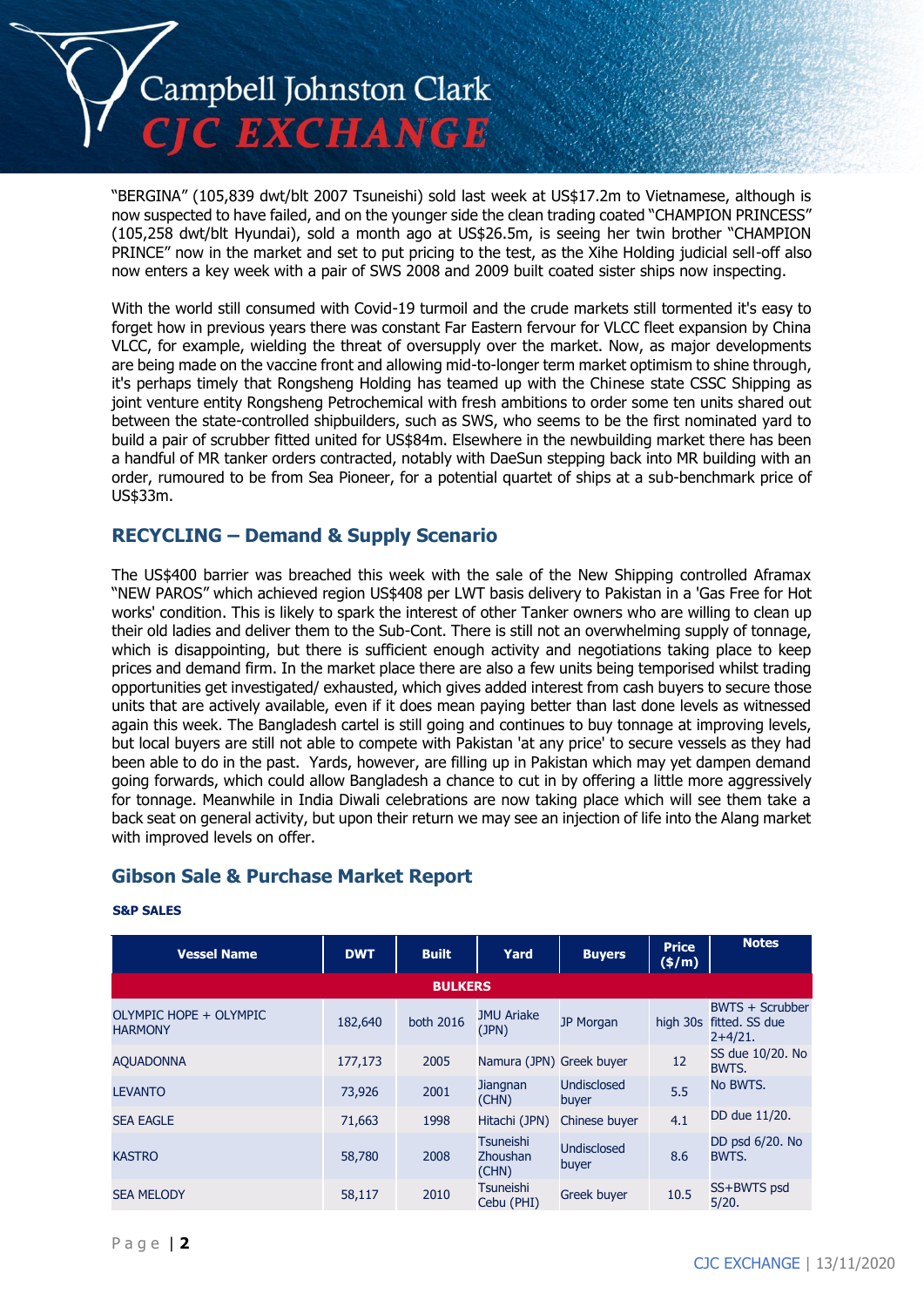Campbell Johnston Clark<br>CJC EXCHANGE

| <b>STOVE CALEDONIA</b>                      | 58,092  | 2010           | Tsuneishi<br>Cebu (PHI)                    | <b>Undisclosed</b><br>buyer    | 11.8               | TC back.<br>SS+BWTS psd<br>1/20.                                    |
|---------------------------------------------|---------|----------------|--------------------------------------------|--------------------------------|--------------------|---------------------------------------------------------------------|
| <b>KAVO PLATANOS</b>                        | 56,750  | 2011           | (CHN)                                      | Jiangsu Jinling Chinese buyer  | 9.4                | SS+BWTS<br>due12/20. Tier II<br>M/E                                 |
| <b>LALIS D</b>                              | 55,648  | 2011           | <b>Hyundai</b><br><b>Vinashin</b><br>(VNM) | Chinese buyer                  | 9.5                | SS+BWTS due<br>8/21.                                                |
| <b>TRITON SWALLOW</b>                       | 55,580  | 2011           | Mitsui (JPN)                               | <b>Undisclosed</b><br>buyer    | 11                 | SS+BWTS due<br>3/21.                                                |
| <b>NITON COBALT</b>                         | 52,471  | 2004           | Tsuneishi<br>(JPN)                         | <b>Undisclosed</b><br>buyer    | 5.5                |                                                                     |
| <b>LENTIKIA</b>                             | 39,202  | 2015           | Yangfan<br>(CHN)                           | Nordic/Bertling                | 13.8               | SS+BWTS psd<br>1/20.                                                |
| <b>FOOLS GOLD</b>                           | 28,436  | 2010           | I-S Shipyard<br>(JPN)                      | <b>Greek buyer</b>             | 6.4                | SS+BWTS psd<br>5/20. Logs fitted.                                   |
| <b>SEXTA</b>                                | 18,367  | 2000           | INP (KRS)                                  | <b>Undisclosed</b><br>buyer    | 1.7                |                                                                     |
|                                             |         | <b>TANKERS</b> |                                            |                                |                    |                                                                     |
| <b>KALAMAS</b>                              | 105,391 | 2011           | <b>Sumitomo</b><br>(JPN)                   | Performance<br><b>Shipping</b> | 22                 | <b>BWTS fitted. DD</b><br>psd 7/20. SS due<br>1/21.                 |
| <b>EVINOS</b>                               | 49,997  | 2013           | <b>STX Jinhae</b><br>(KRS)                 | Marflet                        | 23                 | IMO II/III.<br>Deepwell. BWTS<br>fitted.                            |
| <b>STENA CONQUEST</b>                       | 47,136  | 2003           |                                            | Uljanik (CRT) Chinese buyer    | 9.3                | IMO II/III.<br>Deepwell. DD due<br>12/20.                           |
| ATLANTIC QUEEN + ATLANTIC<br><b>PEGASUS</b> | 46,838  | both 2010      | Hyundai Mipo<br>(KRS)                      | <b>Torm AS</b>                 |                    | Deepwell.<br>16.3 each SS+BWTS due<br>11/20.                        |
| <b>MARINE LION</b>                          | 6,941   | 2012           | Guangxin<br>Shipbuilding<br>(CHN)          | Singaporean<br>buyer           | 5.6 $(A)$          | Judicial sale. Twin<br>engine.                                      |
|                                             |         |                | <b>CONTAINERS/RO-RO/REEFER/PCC</b>         |                                |                    |                                                                     |
| CPO BREMEN + CPO HAMBURG                    | 103,800 | both 2009      | Hyundai Ulsan Greek buyer<br>(KRS)         |                                | 31 each            | 8580 TEU.<br>Gearless.                                              |
| <b>GREENWICH BRIDGE</b>                     | 57,440  | 2006           | Hyundai Ulsan MSC<br>(KRS)                 |                                | 14                 | 5624 TEU.<br>Gearless.<br>SS+BWTS due<br>3/21.                      |
| HUGO SCHULTE + MARTHA SCHULTE               | 47,000  | 2010+2012      | Shanghai<br>Shipyard<br>(CHN)              | <b>Undisclosed</b><br>buyer    | 25 en bloc Geared. | 3635 TEU.                                                           |
| <b>NATAL</b>                                | 44,234  | 2007           | Hanjin HI<br>(KRS)                         | <b>Meratus Line</b>            | 8.85               | 3380 TEU.<br>Gearless.                                              |
| <b>BOMAR HERMES</b>                         | 34,365  | 2006           | Schichau<br>(GER)                          | <b>MSC</b>                     | high 6             | 2496 TEU.<br>Geared.<br>SS+BWTS due<br>3/21.                        |
| <b>KARIN RAMBOW</b>                         | 13,808  | 2005           | (CHN)                                      | Jiangsu Jinling SE Asian buyer | 2.2                | 1118 TEU.<br>Geared. Super 1A<br>Ice class.<br>SS+BWTS due<br>1/21. |
| <b>NEWBUILDING ORDERS</b>                   |         |                |                                            |                                |                    |                                                                     |

| <b>Ordering Client</b> | Vessel<br>Type <b>I</b> | Size / No. of Shipyard<br><b>lunits</b> | $ $ (Country) | <b>Delivery</b> | <b>Price</b><br>(s <sub>m</sub> ) | Notes                             |
|------------------------|-------------------------|-----------------------------------------|---------------|-----------------|-----------------------------------|-----------------------------------|
|                        |                         | <b>BULKERS</b>                          |               |                 |                                   |                                   |
| U-Ming                 | Capesize                | 190,000 dwt<br>$\times 4$               | SWS (CHN)     | 2023            |                                   | LNG dual fuel.<br>Against long TC |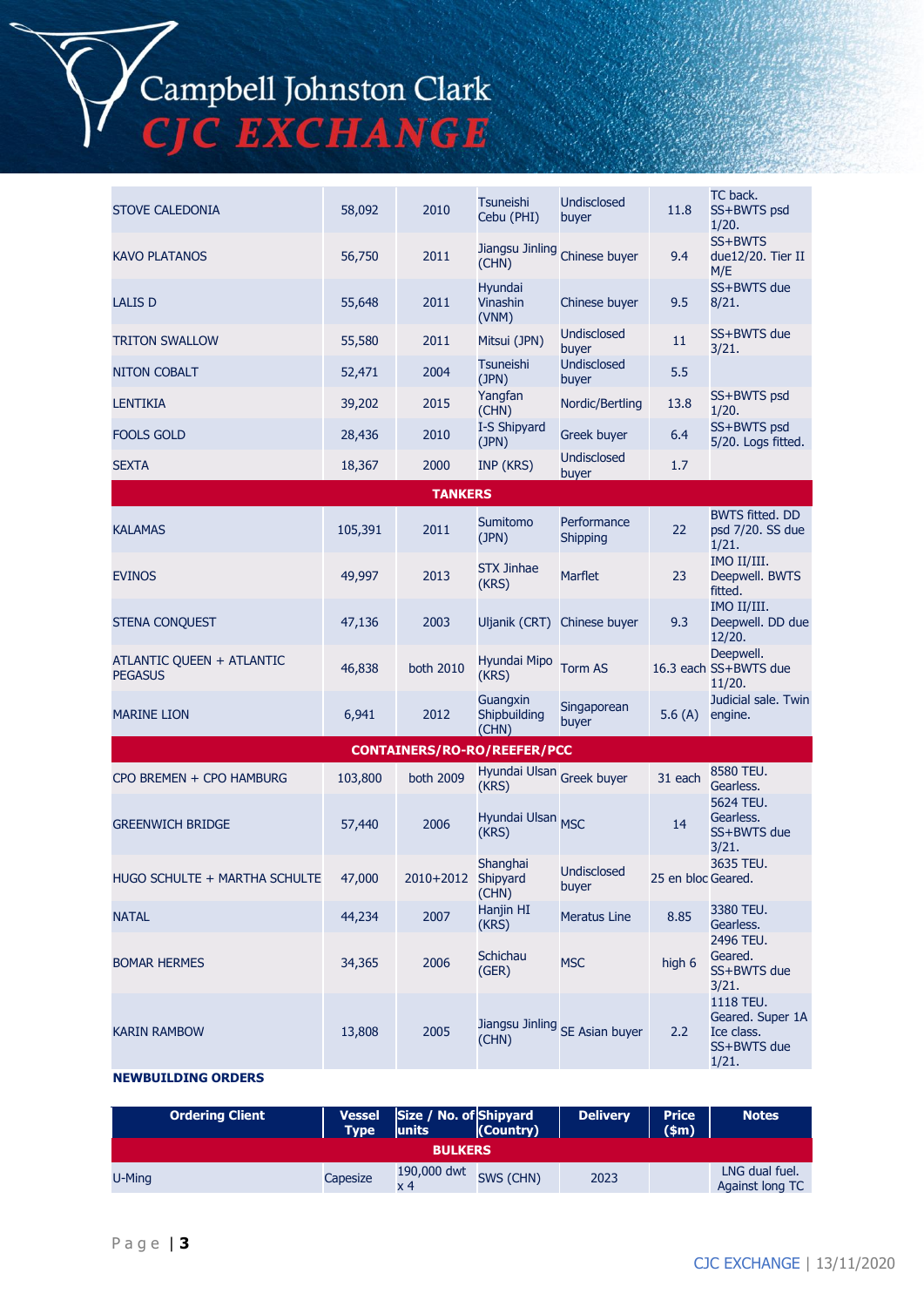# Campbell Johnston Clark<br>CJC EXCHANGE

|                         |             |                                 |                                    |           |      | to Anglo<br>American.                               |
|-------------------------|-------------|---------------------------------|------------------------------------|-----------|------|-----------------------------------------------------|
| Lepta Shipping          | Capesize    | 180,000 dwt<br>x 1              | Yangzijiang<br>(CHN)               | 2022      |      | Against long TC<br>to Global<br>Chartering.         |
| <b>Tongli Shipping</b>  | Kamsarmax   | 82,000 dwt x Chengxi<br>$2 + 1$ | (CHN)                              | 2022-2023 |      |                                                     |
|                         |             | <b>TANKERS</b>                  |                                    |           |      |                                                     |
| Rongsheng Petrochemical | <b>VLCC</b> | 300,000 dwt<br>x 2              | SWS (CHN)                          | 2022      | 84   | Scrubber fitted.                                    |
| Dee4 Capital            | <b>MR</b>   |                                 | 50,000 dwt x Hyundai Mipo<br>(KRS) | 2022      | 34.5 |                                                     |
| Sea Pioneer             | <b>MR</b>   | 50,000 dwt x<br>$2+2$           | DaeSun (KRS)                       | 2022-2023 | 33   |                                                     |
| Proman Stena Bulk       | <b>MR</b>   | 49,900 dwt<br>$+1$              | GSI (CHN)                          | 2022      |      | Methanol. IMO II.<br>Dual fuel.<br>Declared option. |

#### **Recycling Activity**

| <b>Vessel Name</b>  | <b>BUILT</b>              | <b>DWT</b>               | <b>LWT</b> | <b>Delivery</b>   | <b>Price</b><br>$(*)$ /wt) | <b>Notes</b>                     |
|---------------------|---------------------------|--------------------------|------------|-------------------|----------------------------|----------------------------------|
|                     |                           | <b>VLCC</b>              |            |                   |                            |                                  |
| ZOYA-1              | 1996 /<br><b>Korea</b>    | 300,482                  | 42,515     | Pakistan          | 365                        | under tow                        |
|                     |                           | <b>AFRAMAX</b>           |            |                   |                            |                                  |
| <b>NEW PAROS</b>    | 1998 /<br><b>Japan</b>    | 107,181                  | 16,696     | Pakistan          | 408                        | <b>Gas Free For Hot</b><br>works |
|                     |                           | <b>TANKER</b>            |            |                   |                            |                                  |
| <b>ALBA</b>         | 1998 /<br>Croatia         | 47,431                   | 9,755      | <b>Bangladesh</b> | 387                        |                                  |
| <b>PROJECT LINK</b> | 1989 /<br><b>Korea</b>    | 45,018                   | 8,872      | <b>Bangladesh</b> | 385                        |                                  |
|                     |                           | <b>CHEMICAL TANKER</b>   |            |                   |                            |                                  |
| <b>MEDELIN WEST</b> | 1990 /<br><b>Malaysia</b> | 15,999                   | 4,826      | <b>Bangladesh</b> | 387                        |                                  |
| <b>TRUE COLORS</b>  | 1993 /<br><b>Korea</b>    | 9,214                    | 3,552      | as-is UAE         | 381                        |                                  |
|                     |                           | <b>MPP</b>               |            |                   |                            |                                  |
| <b>PAC ACRUX</b>    | 2003 / China              | 27,420                   | 10,625     | Pakistan          | 393                        |                                  |
|                     |                           | <b>TWEEN DECKER</b>      |            |                   |                            |                                  |
| <b>MAKO</b>         | 1992 /<br><b>Japan</b>    | 9,595                    | 3,668      | Pakistan          | 370                        |                                  |
|                     |                           | <b>GENERAL DRY CARGO</b> |            |                   |                            |                                  |
| <b>PING SHUN 1</b>  | 1998 /<br>Poland          | 44,575                   | 10,041     | Pakistan          | 385                        |                                  |

#### **Recycling Prices (US\$/LWT)**

|                                |         | Pakistan Bangladesh | <b>India</b> | <b>Turkey</b> |
|--------------------------------|---------|---------------------|--------------|---------------|
| Tank/Cont/Ro-Ro/Capes/LPG/PCC  | 385/405 | 370/385             | 360/370      | 210/220       |
| Dry Cargo/Bulk/Tween/Gen Cargo | 370/385 | 360/370             | 350/360      | 200/210       |

### **Newbuild and Second Hand Values** (\$ million) **Indices Newbuild 5 Year 10 Year Tankers**

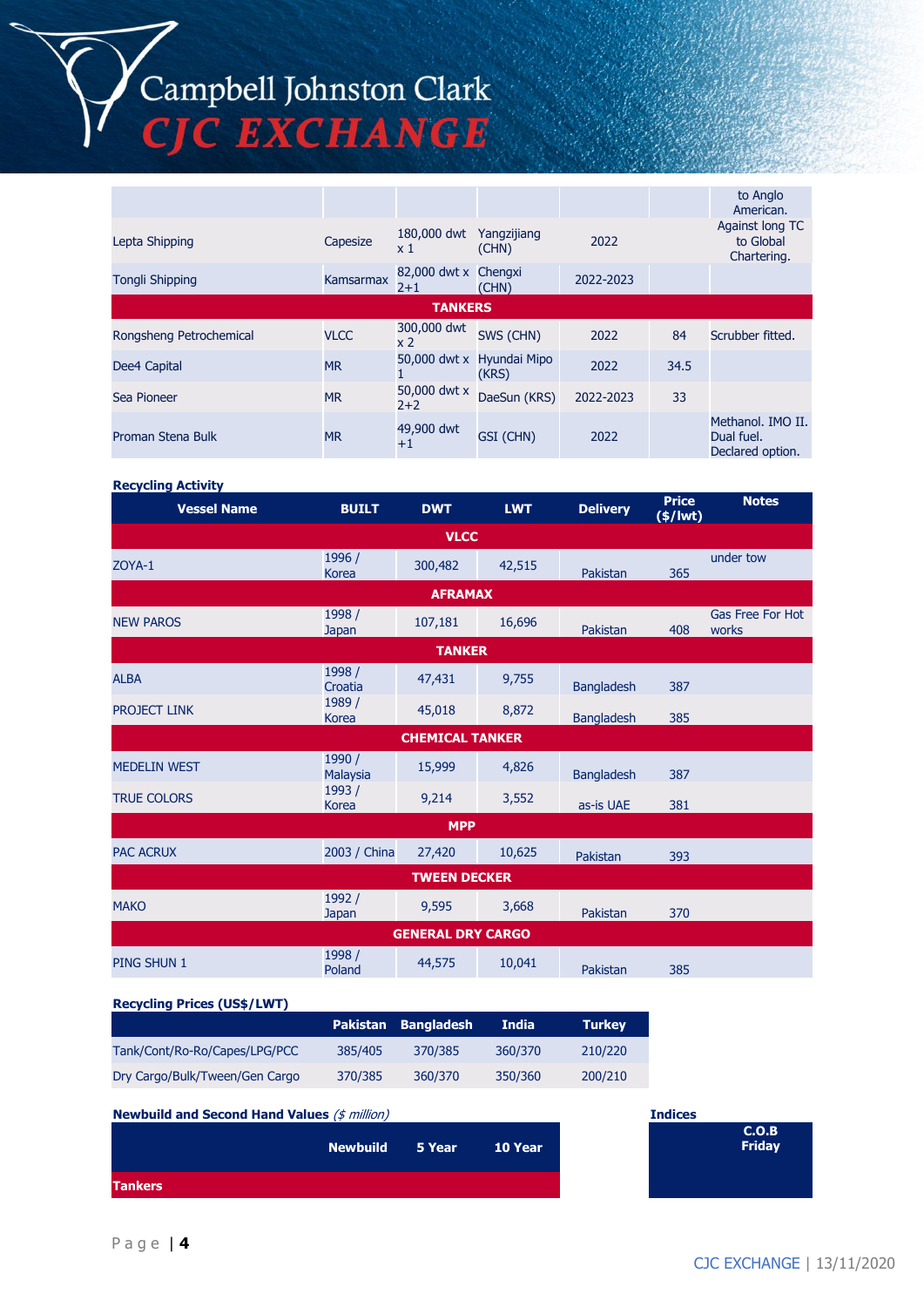## Campbell Johnston Clark **TE EXCHANGE**

| <b>VLCC</b>                | 85               | 65        | 43     |
|----------------------------|------------------|-----------|--------|
| <b>SUEZMAX</b>             | 56               | 45        | 30     |
| <b>AFRAMAX</b>             | 46.5             | 34        | 21     |
| <b>MR</b>                  | 34               | 26        | 17     |
| <b>Bulkers</b>             |                  |           |        |
| <b>CAPESIZE</b>            | $46.5^{\circ}$   | 26.5      | 18.5   |
| <b>KAMSARMAX / PANAMAX</b> | $25^$            | 22k       | 12.75p |
| ULTRAMAX / SUPRAMAX        | $23.5u^{\wedge}$ | 17.5u/15s | 10.5s  |
| <b>HANDYSIZE</b>           | $22.5^{\circ}$   | 14.5      | 9      |
|                            |                  |           |        |

 $^{\wedge}$ =Chinese price (otherwise based upon Japanese / Korean country of build)

This report has been produced for general information and is not a replacement for specific advice. While the market information is believed to be reasonably accurate, it is by its nature subject to limited audits and validations. No responsibility can be accepted for any errors or any consequences arising therefrom. No part of the report may be reproduced or circulated without our prior written approval. © E.A. Gibson Shipbrokers Ltd 2020.

## CJC Market News



Campbell Johnston Clark (CJC) is a medium-sized international law firm advising on all aspects of the shipping sector, from ship finance to dry shipping and comprehensive casualty handling, and all that happens in between. Today, we have offices in London, Newcastle, Singapore and Miami.

#### **UK to Adopt New Amendments to the Maritime Labour Convention**



New legislation will give effect to amendments made by the International Maritime Organization to the Maritime Labour Convention (MLC) which came into force on 26 December 2020.

The UK is one of the first signatories to the convention to implement the amendments into national law. The new law will require that owners of UK-flagged vessels continue to pay their crew if they are held captive by pirates or armed robbers. The changes will ensure that any employment agreement with a seafarer will remain in place whilst they are held captive irrespective of whether that agreement has expired.

These amendments come at a time where crew kidnappings are on the rise, and particularly in West Africa. Earlier this year, the International Maritime Bureau (IMB) has reported 77 instances of hostagetaking or kidnapping during the first six months of 2020, compared to 75 in the corresponding period of 2019. Similarly, the IMB reports 98 incidents of piracy and armed robbery in the first half of 2020, compared with 78 in the corresponding period of 2019.

#### **102nd Maritime Safety Committee (MSC) Meeting is Held Virtually**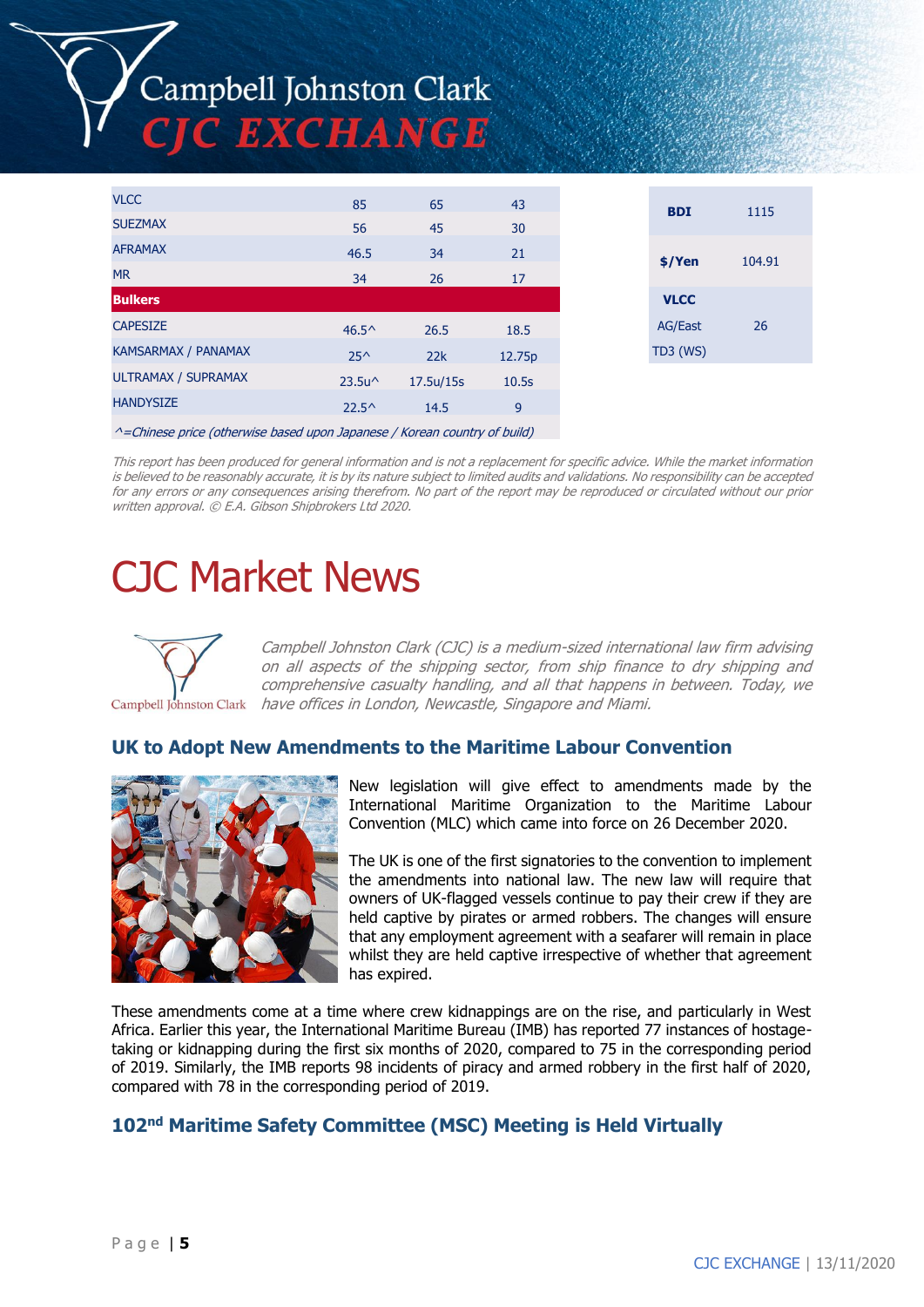ampbell Johnston Clark **EXCHANGE** 



The 102nd meeting of the International Maritime Organization's ('IMO') Maritime Safety Committee ('MSC') took place virtually last week. The MSC deals with matters relating to maritime safety and security that encompasses both cargo and passenger shipping.

Some of the key decisions to come out of this year's meeting include the adoption of amendments to the International Convention for the Safety of Life at Sea ("SOLAS") and the International Code of Safety for Ships using Gases or other Low-flashpoint fuels ("IGF Code"). It was also agreed that the requirements for the separation of alcoholates and the requirements in relation to medical waste set out in the International Maritime Dangerous Goods Code ("IMDG") would be updated.

Following these MSC resolutions, SOLAS will be amended to further elevate safe mooring operations. Changes include, amongst other things, new guidelines on the design of mooring arrangements, as well as new requirements relating to the regime for the examination and upkeep of mooring equipment. These amendments will have effect on 1 January 2024.

The IGF Code is a relatively new convention that came into force in 2017. The MSC have approved the inclusion of a new provision in the IGF Code, requiring a fixed fire-extinguishing system in fuel preparation rooms with possible ignition sources. This requirement is expected to apply to ships constructed on or after 1 January 2024.

The MSC also discussed the ongoing pandemic in relation to the well-being of seafarers who face continued difficulties as nations close their borders. In response to this, the MSC approved the "Recommended Coronavirus (COVID-19) Framework Of Protocols For Safe Crew Change and Travel" (IMO Circular Letter No.4204/Add.14/Rev.1) in hopes that it would be adopted by all organisations to facilitate safe and effective crew changes during these times.

The full details of the discussion and resolutions of the MSC at their 102nd meeting will be available on the IMO website soon. The next key meeting will be held by the IMO's Marine Environment Protection Committee at their 75th session which meets between 16 November to 20 November 2020.

#### **European Parliament Votes Against Outright Ban of Open-Loop Scrubbers**



The European Parliament Environment Committee has this week decided against a proposal for the outright ban of open-loop scrubbers. They have instead decided to phase-out their use as quickly and efficiently as possible, with the view to reducing sulphur emissions from ships.

This new decision comes after the Environment Committee last week discussed proposals for a simple outright ban on open-loop scrubbers that discharge directly into sea water within the EU. It was suggested that, although originally a step in the right direction, scrubbers are not sustainable and still damage the marine environment.

However, this week the proposal for the outright ban was amended with the acknowledgment that although not ideal or entirely sustainable, scrubbers do in fact address air pollution. It was also noted that significant investment has already been made by many shipowners in the technology, seeking to comply with current environment legislation.